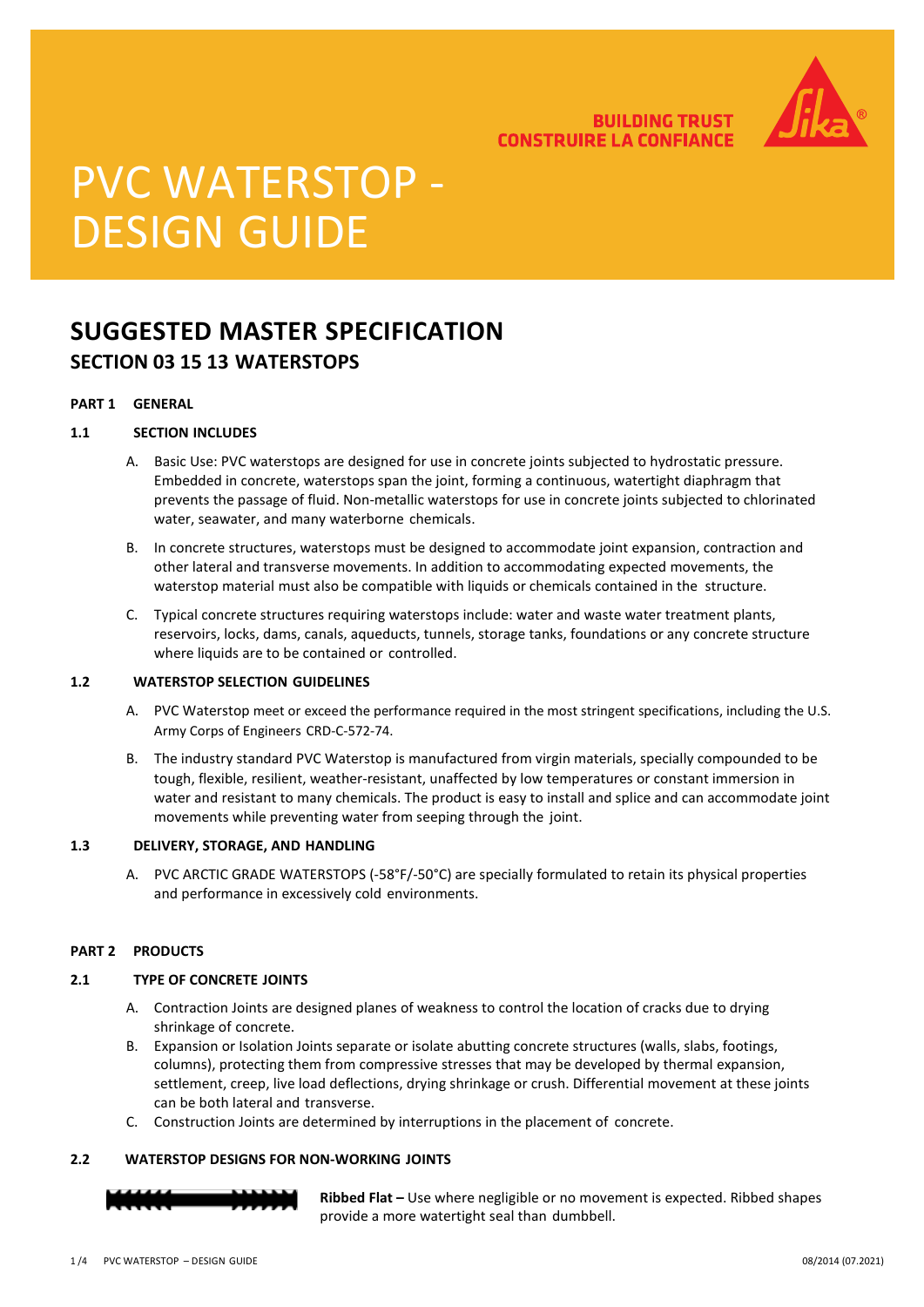PVC WATERSTOP - DESIGN GUIDE

### **Dumbell –** Use where negligible or no movement is expected.

**Ladyrinth -** Split form bulkhead not required. Use in vertical joints where little or no differential movement is expected. Horizontal joints may be difficult to form properly. Quality splicing is difficult at intersections and changes in direction.

**BUILDING TRUST** 

**CONSTRUIRE LA CONFIANCE** 

**Base Seal -** Use at joints of slab-on-grade or walls that will be back-filled. This design is easy to form and ensures accurate functional placement.

**Split** - Eliminates split formwork in long straight runs. Do not use where design of the forms or location of reinforcing prohibits opening of the split flange. Quality splicing is extremely difficult and intersections are not possible.

#### **2.3 WATERSTOP DESIGNS FOR MOVINGJOINTS**

**Ribbed with Center Bulb -** The most versatile design available. The center bulb accommodates lateral, transverse and shear movement. Larger center bulbs accommodate greater movement without significantly stressing the material. Ribbed shapes provide a more watertight seal than dumbbell.

 **Dumbbell With Center Bulb –** Accommodates transverse, lateral and shear movements. Larger center bulbs accommodate greater movement.

**Tear Web -** Use Where Large Movements Are Expected. Tear Web Keeps Concrete Out Of The Bulb During Concrete Placement. Upon Joint Movement, The Thin Tear Web Ruptures Allowing Substantial Mechanical Deformation Of Center Bulb Without Stressing The Material.

### **PART 3 EXECUTION**

### **3.1 PVC WATERSTOP DESIGN CONSIDERATIONS:**

A. Waterstop failures are rarely the result of a ruptured waterstop due to hydrostatic pressure. Typically, a 3/8" thick PVC waterstop in a joint width of 1/2" can be calculated to have a safety factor of 17 when subject to 200 ft. of head pressure. Failures are more commonly the result of fluid migration around the waterstop as shown.



Fluid

- 1. Improper profile selection
- 2. Joint gap with waterstop in tension





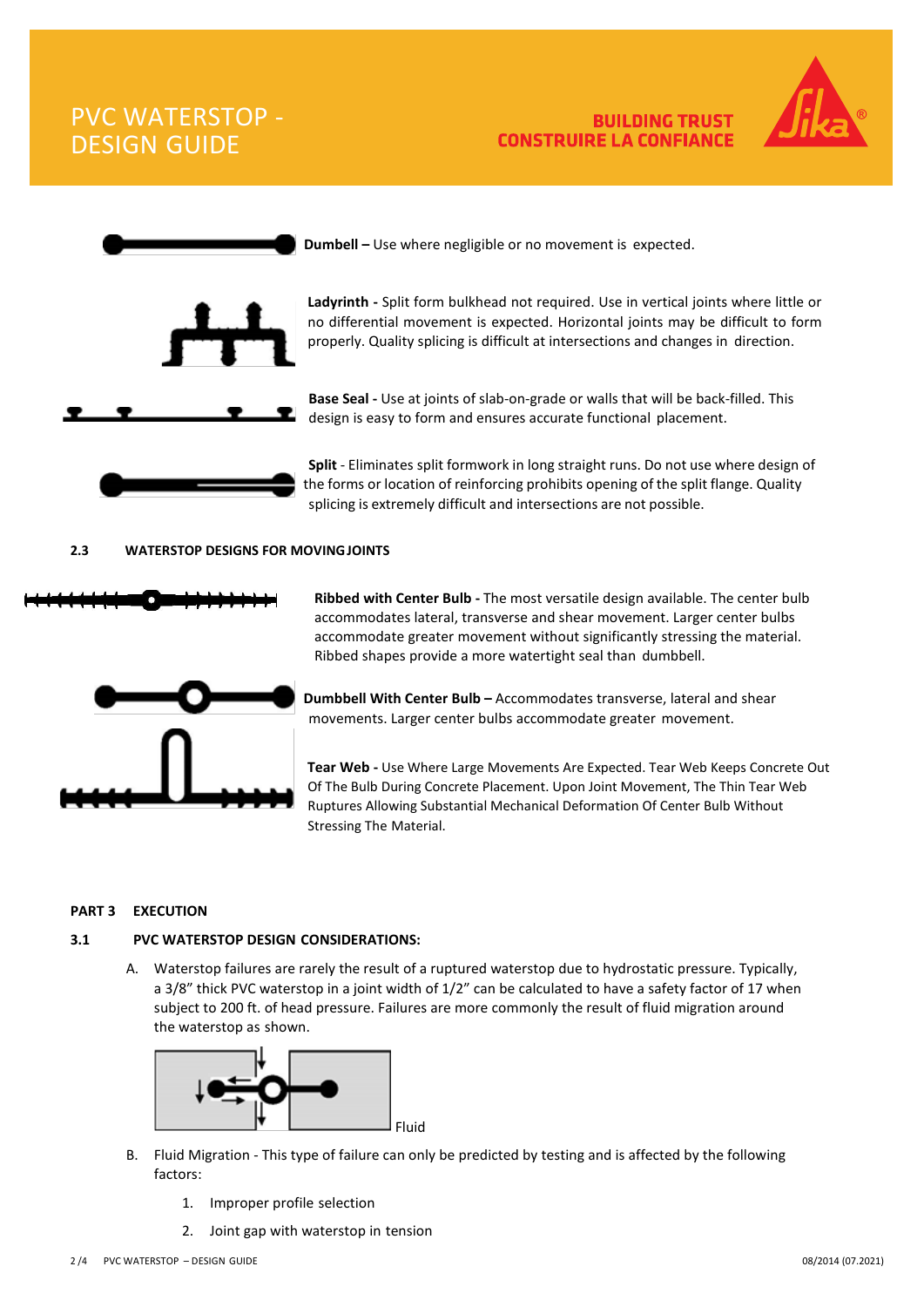# PVC WATERSTOP - DESIGN GUIDE



- 3. Quality of waterstop installation and splices
- 4. Quality of concrete placement
- C. Testing for this failure can be conducted using the following apparatus:



Based on test results for fluid migration, the U.S. Army Corps of Engineers recommends use of the conservative guidelines below for waterstop size selection.



Additional factors must be considered beyond fluid migration when selecting a waterstop. These factors include the thickness of the concrete, location of reinforcement and mix design. Follow the parameters shown below.



a=largest aggregate size w not less than 6a+j b=reinforcement x not less than 2a w not greater than t y not less than .5(w-j) d=differential movement ID=inside diameter of ID≥d (conservative) centerbulb